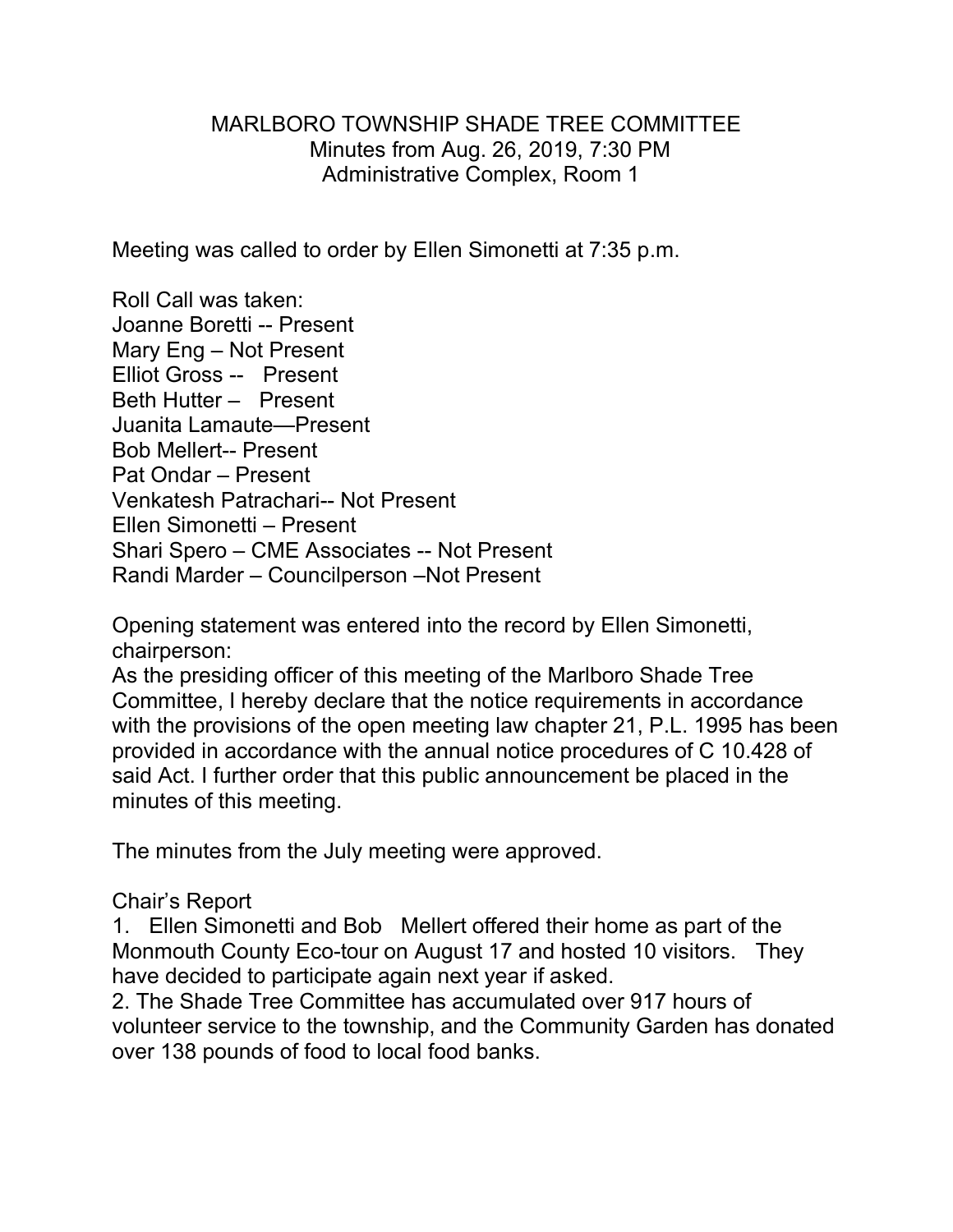## Old Business

1. Ellen Simonetti has been in contact with Shari Spero regarding the committee's motion to request feedback on tree removal permits. She has been advised that this information can best be obtained from the township, and she will request it from the township administrator this week. The response will be shared with the committee at the next meeting.

2. Juanita Lamaute and Joanne Boretti prepared a report, delivered by Joanne, on several conferences they attended regarding the effects of glyphosate (the major ingredient in "Round-up", a commonly used herbicide). What they shared from the conferences and from their own research is that 1) it is not recommended to use any chemicals near a monarch way station; 2) although still controversial, evidence has been accumulated that glyphosate may be carcinogenic to humans; 3) some evidence that denies this claim may be tainted; 4) glyphosate kills milkweed, the breeding plant for monarch butterflies, and may affect them directly in their chrysallis stage; and 5) anectodal evidence from our monarch station suggests that the mortality of chrysallises was higher than our expectations after Round-up was applied at the perimeter of the garden last year.

Ellen Simonetti agreed that the issue is still controversial and cited research that 1) Rutgers and other state extension services continue to support the use of glyphosate when used as directed on the label, 2) the EPA has ordered California to remove the claim of carcinogenicity of the product from their labels, 3) studies in Canada dispute the claim that glyphosate is harmful, and 4) several other countries that have addressed the problem have also refused to ban the product when used as directed.

Everyone agreed that weed-wacking is a better solution to the weed problem in and around the garden when possible. Ellen Simonetti stated that DPW and those they hire have been and will be instructed to clear the fences of weeds by weed-whacking them. Also, they will be told not to treat any area in or around our garden with glyphosat

## New Business

1. Marlboro Day is Saturday, Spetember 8, from 12:00 to 4:00 p.m. Ellen Simonetti, Juanita Lamaute, Beth Hutter, Joanne Boretti, Bob Mellert, and Elliott Gross all indicated that they would attend and repeat the activities